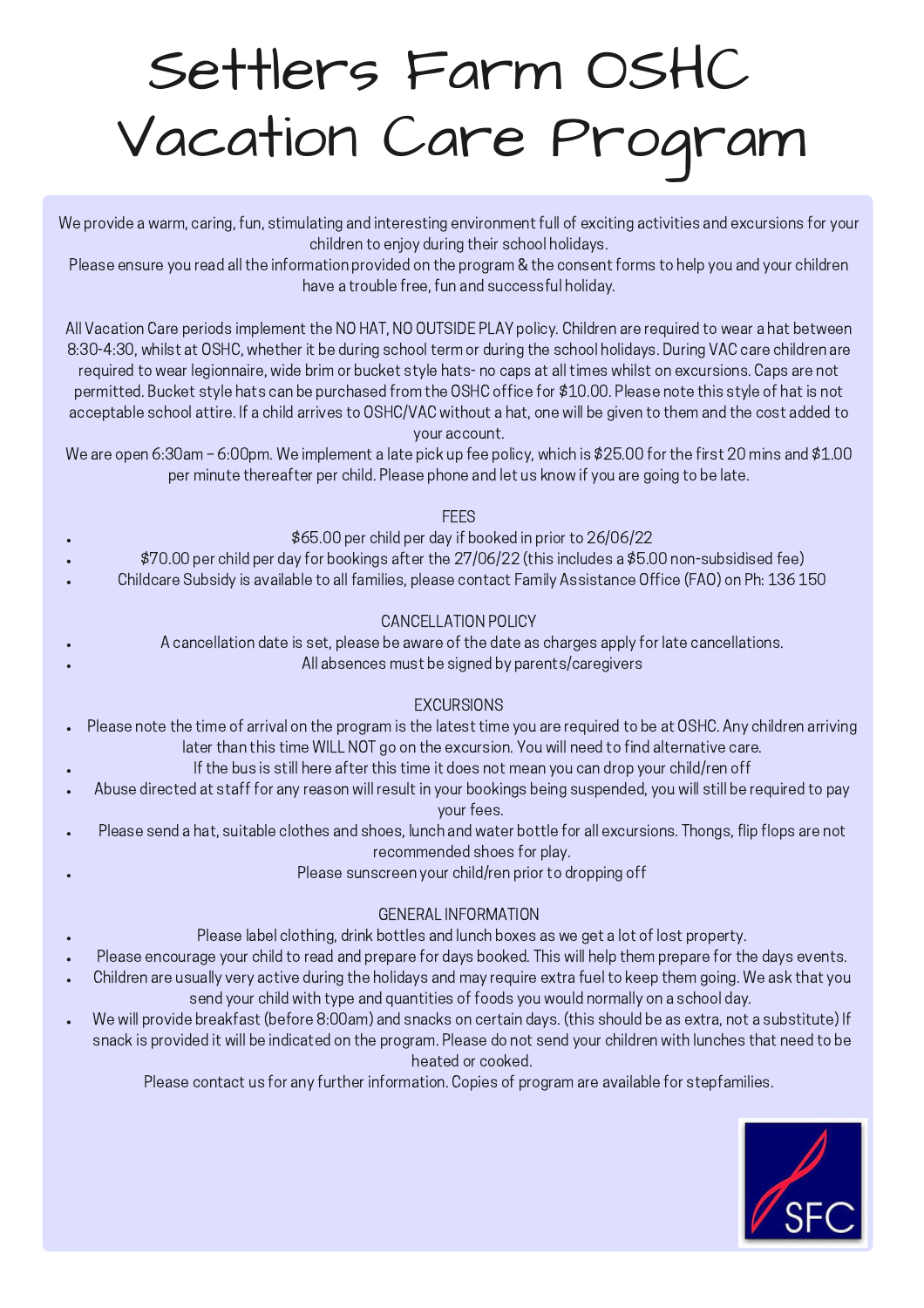### July Vacation Care Program

My Time Our Place Outcomes: 1. Children have a strong sense of identity 2. Children are connected with and contribute to their world. 3. Children have a strong sense of wellbeing 4. Children are confident and involved learners. 5. Children are effective communicators



12th

Funtopia

Not just your average indoor playground. Funtopia has state of the art climbing walls, an adventure playground that includes a bean stalk, mirror maze and speed slides.

10:00am-2:00pm Recess: BYO, Lunch: BYO, Afternoon tea: Fruit

8:30am-2:00pm

Recess: BYO, Lunch: BYO, Afternoon tea: Fruit















"Oh Baby,Take 2"....there's a special little someone on their way. Congratulations Emma and Curtis. Party games and celebrations today with loads of fun.

10:00am-2:00pm

Recess: High Tea, Lunch: Pizza, Afternoon tea: Fruit



The Marine Discovery Centre features interactive learning stations covering topics such as sustainable fishing, applying sustainable practices at home, Aboriginal culture and the importance of preserving our unique marine environments.

8:30am-3:00pm

Recess: BYO, Lunch: BYO - nude food encouraged, Afternoon tea: Fruit



Come dressed in your clean Pyjamas. Today will be filled with lots of music, movies, fun and loud laughter.

10:00am-2:00pm

Recess: BYO, Lunch: Party Foods, Afternoon Fruit



Soar to new heights on the trampolines in the aerial zone, bounce the inflatable giants in the bump zone and test your climbing skills as you reach the top of the rock climbing walls. Sharpen up your kicking, passing and tackling in the test and tackle zone.

8:30am-1:00pm

Recess: BYO, Lunch: BYO, Afternoon tea: Fruit

 $K-Yr3$  OSHC Commonwealth  $Yr4+$ Games

All your favourite sports and more. Team and individual games and challenges with the opportunity to win award ribbons and oshc bucks. Bring your competitive spirit today.

10:00am-2:00pm

Recess: Fruit, Lunch: BYO, Afternoon tea: Fruit

Enjoy bouncing, sliding, flipping and ducking. Bring along loads of energy today. **Socks are a** must too, don't forget them.

10:00am-3:00pm

Recess: BYO, Lunch: BYO, Afternoon tea: Fruit



Today we will be making our own healthy smoothies. Activities will include mandala art, henna, candle making, mindful colouring in and healthy related experiences good for the soul.

10:00am-2:00pm

Recess: BYO, Lunch: BYO, Afternoon tea: Fruit

K-Yr $3$  Tree Climb  $Yr4+$ 

Challenge yourself to great heights while you conquer each of the aerial tree top obstacles.

8:30am-2:00pm

Recess: BYO, Lunch: BYO, Afternoon tea: Fruit